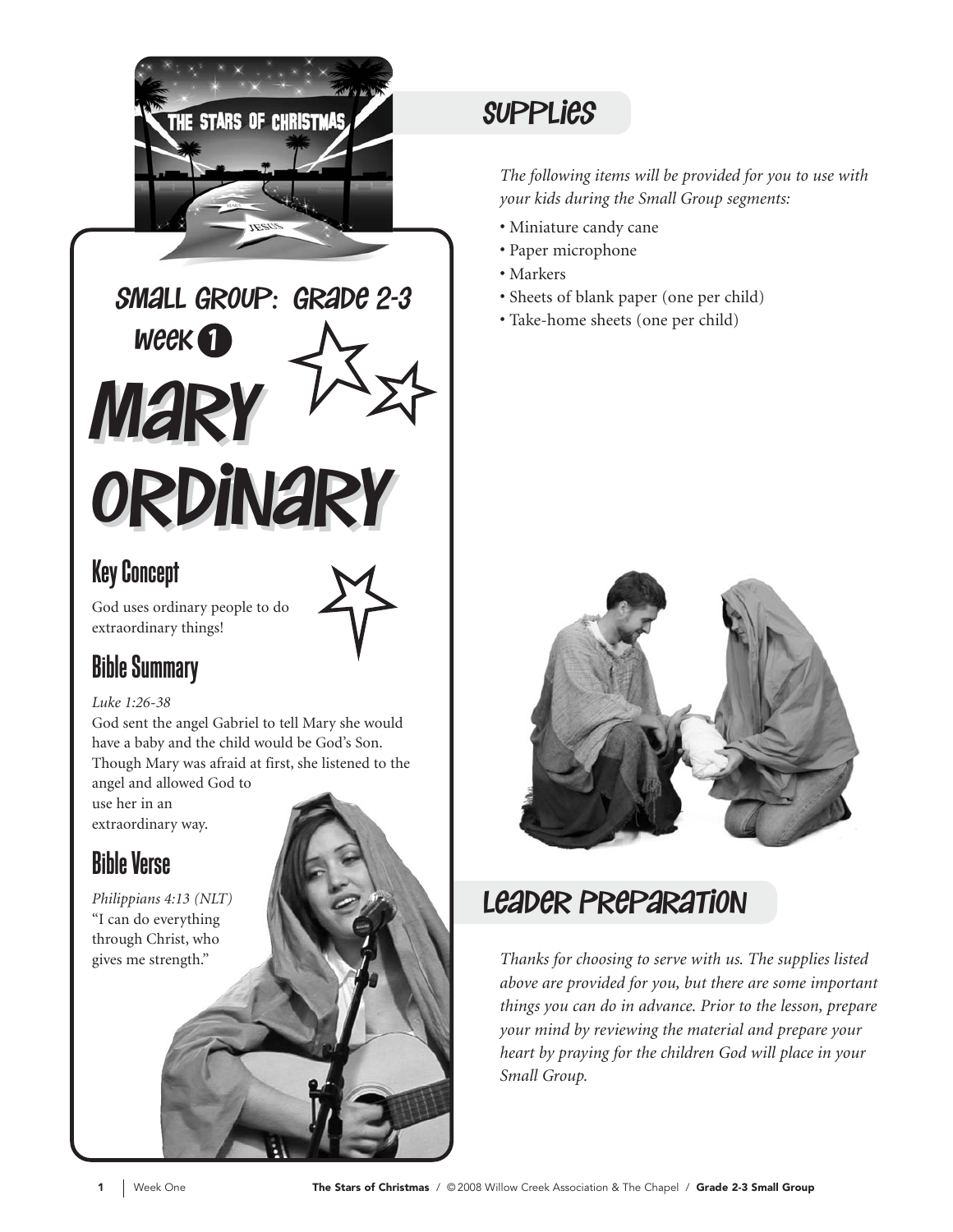## Small Group connection

*This short connection time happens right after the Welcome and Introduction. When instructed, turn to your Small Group and engage them in conversation. The goal is to make sure everyone feels comfortable and welcome. You will pass around the candy cane to help control which child talks. Be sure everyone gets a chance to share. Keep an eye on the countdown video, which will signal when it's time to refocus on the Teacher. Don't waste any time moving your Small Group; simply stay seated in the Large Group area.*

LEADER: I am so glad you are all here! Today, I brought a candy cane with me. We're not going to eat it, but we are going to pass it around the circle. When it's your turn to hold the candy cane, you can tell us your name and the Christmas present you most want this year!

When we're finished here, we are going to learn about an ordinary person who did something really great—or extraordinary!

## Small Group Sharing

*This sharing time happens right after the Teacher's Personal Application Story. When instructed, turn again to your Small Group. This time, ask them to share their personal stories. Give as many children as possible a chance to share. Keep an eye on the countdown video, which will signal when it's time to refocus on the Teacher.*

LEADER: Do you remember what the tag on the gift said? [Kids respond.] It said, "God uses ordinary people to do extraordinary things." What do you think that means? [Kids respond.] Those are great answers! Ordinary people doing extraordinary things means everyday, average, normal people doing really big, incredible, amazing things. Can you think of a time you did something extraordinary? Maybe you scored the winning goal at your soccer game, or maybe you painted a beautiful picture, or maybe finished all of your homework without being asked. God helps all of us do extraordinary things!

In just a few minutes we are going to see a very special girl being interviewed on the red carpet. She is going to talk about an extraordinary thing she did with God's help. Right now, I'm going to interview you on

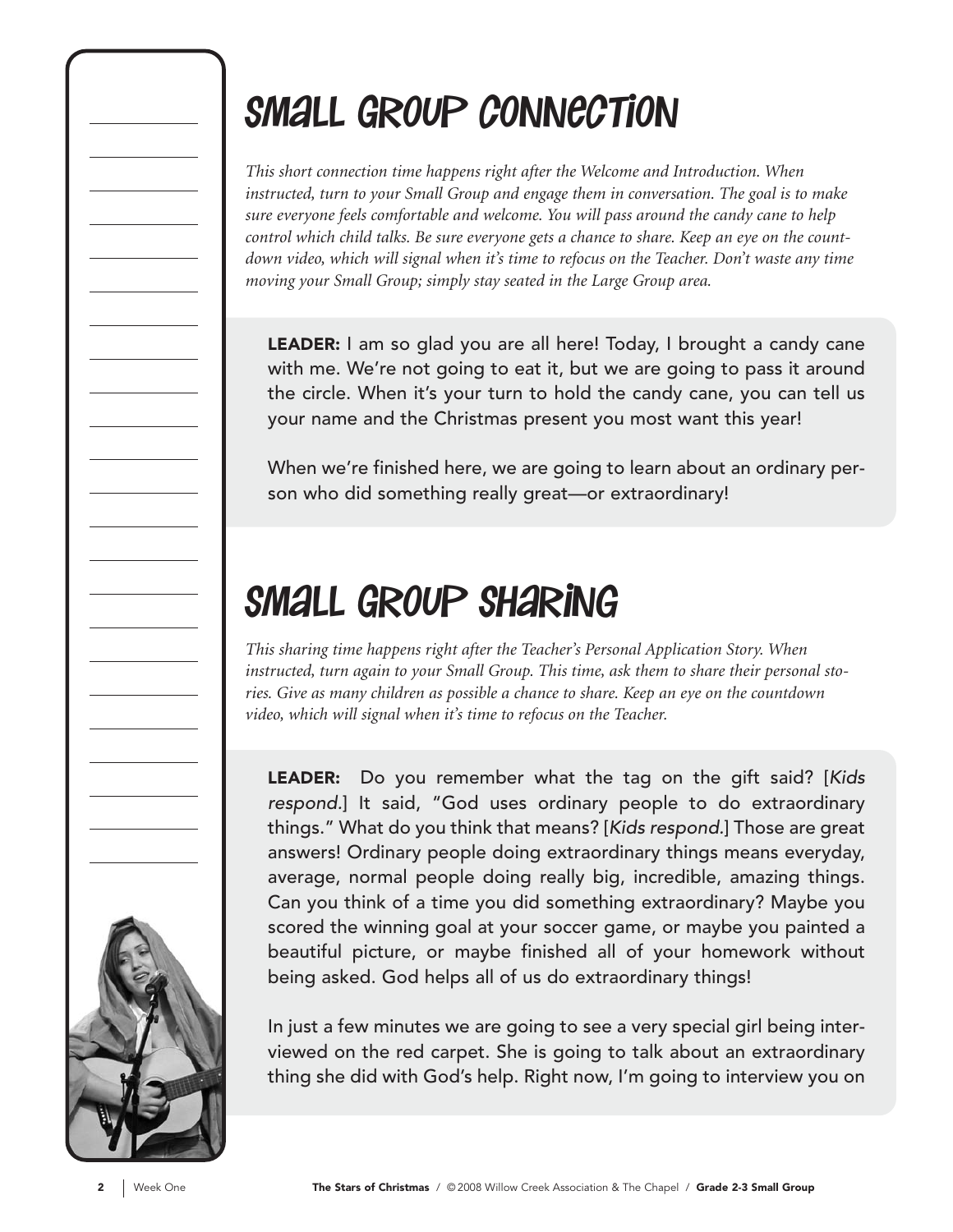the red carpet. [Take out the paper microphone.] When I hold the microphone up to you, tell me about a time you did something really extraordinary! [Allow kids to share, one at a time.]

## SMALL GROUP ACTIVITY

*This activity time happens at the end of the Large Group teaching. If your Small Group has a designated seating area somewhere else in the room, move them now. If not, simply stay seated together in the Large Group area.*

*The following activities will engage your group for 10-15 minutes. It's okay if you don't complete every activity; the priority is helping your kids process and apply what they learned today. Parents will pick up their children from your group at the end of the class.*

#### >> Review Questions

LEADER: Today we saw how an ordinary girl did something extraordinary with God's help. God chose Mary to be the mother of Jesus, God's Son! Mary was just an ordinary person—a young girl—and yet God chose her for an extraordinary job. I'm going to ask you some questions from the story. If you know the answer, you can jump to your feet and tell it to me. Are you ready?

- 1. What was the name of the young girl in the story? (Mary.)
- 2. True or False: Mary grew up as a peasant girl. (True.)
- 3. What was the name of the man Mary was going to marry? (Joseph.)
- 4. What made Mary extraordinary? (Her love and devotion to God.)
- 5. Who told Mary she was going to have a son? (An angel named Gabriel.)
- 6. How do you think Mary felt when she saw the angel? (Afraid.)
- 7. How do you think you would feel if you saw an angel? (Encourage kids to give their own answers.)
- 8. True or False: When Mary heard the news that she was going to be Jesus' mother, she screamed and ran away. (False.)
- 9. What did Mary do when she heard the news? (She did what God asked her to do.)

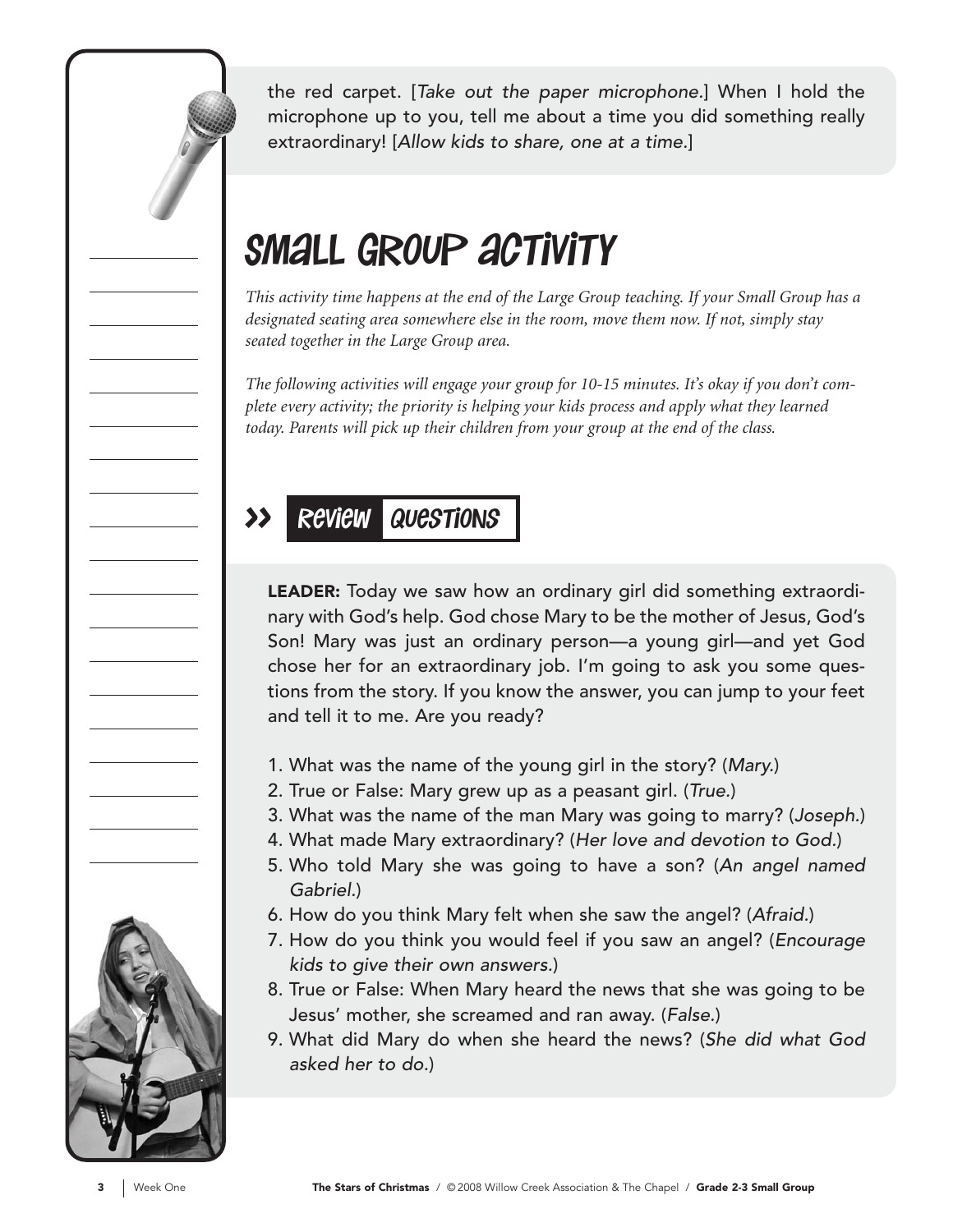That's an extraordinary thing Mary did. Even though she was afraid, she trusted God and obeyed what He asked her to do. Let's practice saying our Bible verse together. [Repeat the verse aloud with the kids several times.]

"I can do everything through Christ, who gives me strength." Philippians 4:13

#### >> extraordinary drawing activity

LEADER: [Hold up a piece of blank paper.] This week we can do extraordinary things with God's help. Watch as I fold this paper into four squares. [Fold the paper in half width-wise, and then again length-wise. Unfold it and show the four squares.] I'm going to give you each a piece of paper to fold, too! [Give each child a piece of blank paper and encourage them to fold it.]

This week, you can do extraordinary things at school. In the top left square of your paper, draw a picture of one extraordinary thing you can do at school this week. Maybe you can eat lunch with a kid who doesn't have anyone to eat lunch with, or maybe you can share your pencil with your friend who needs a new pencil.

[Encourage the children to draw their pictures. Ask them to discuss what they are drawing.]

This week, we can do extraordinary things at home, too. In the top right square of your paper, draw a picture of one extraordinary thing you can do at home this week. Maybe you can help your mom or dad do the dishes after dinner or maybe you can make your bed when you first wake up in the morning. No matter what, God will give you strength to do extraordinary things at home this week.

[Encourage the children to draw their pictures. Ask them to discuss what they are drawing.]

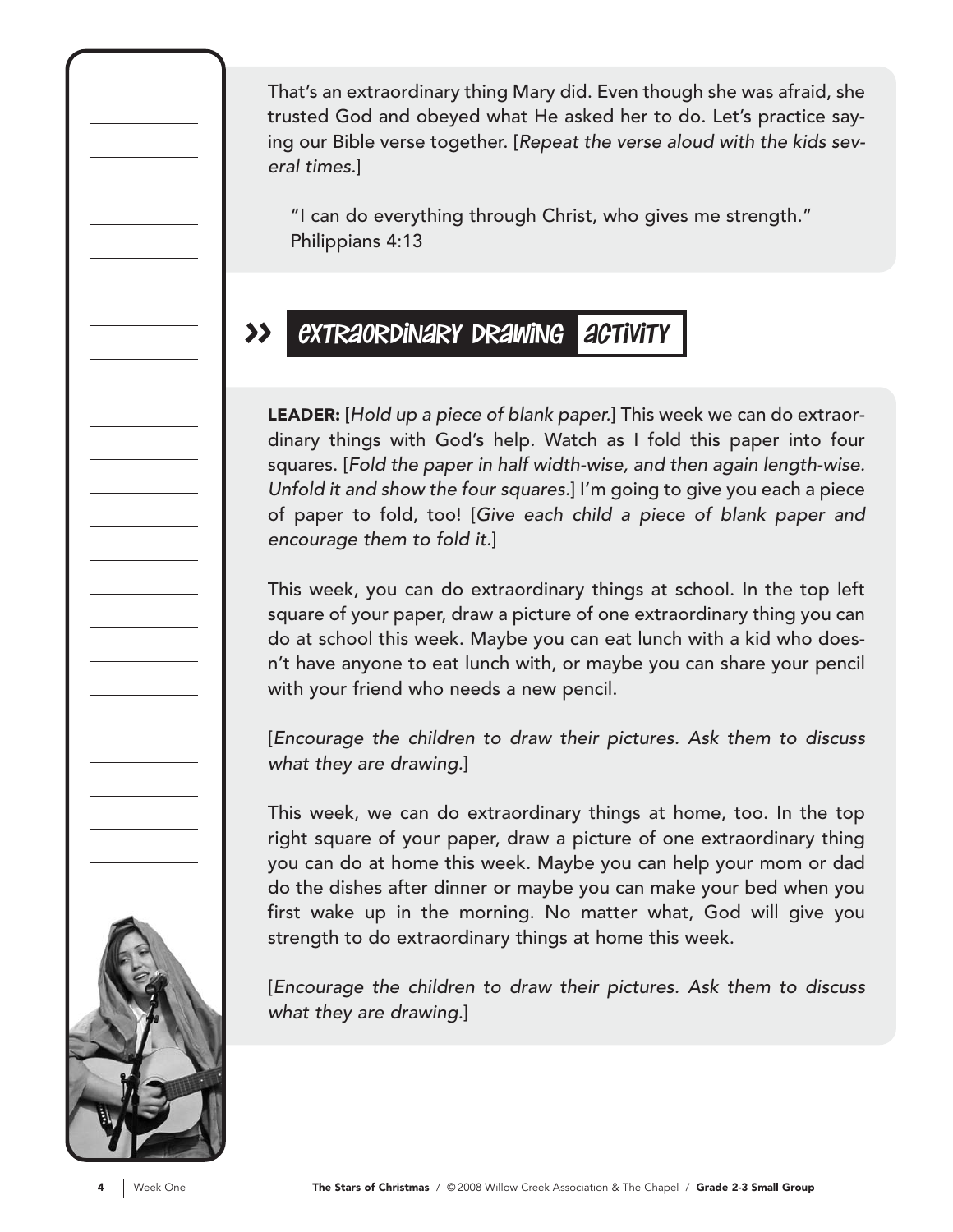In the bottom left corner square, you can write today's Bible verse— "I can do everything through Christ, who gives me strength" (Philippians 4:13). In the bottom right square, you can sign your name. Then fold up your paper and carry it with you in your pocket this week. When you see your name, you can be reminded that God helps ordinary people do extraordinary things!

[Show kids how to fold the paper when they're finished.]

## closing prayer

*End your time by praying for the children in your Small Group. You can simply pray the prayer below or ask the children for specific prayer requests.*

LEADER: Dear God, thank You for giving Mary the strength to do something very extraordinary. We are thankful for the Christmas story and that You sent Your Son, Jesus. Please give us strength this week to do great things for You. Thank You, God. In Jesus' Name we pray, Amen.

*Give each child a take-home sheet and continue to engage them in conversation until their parents arrive.*